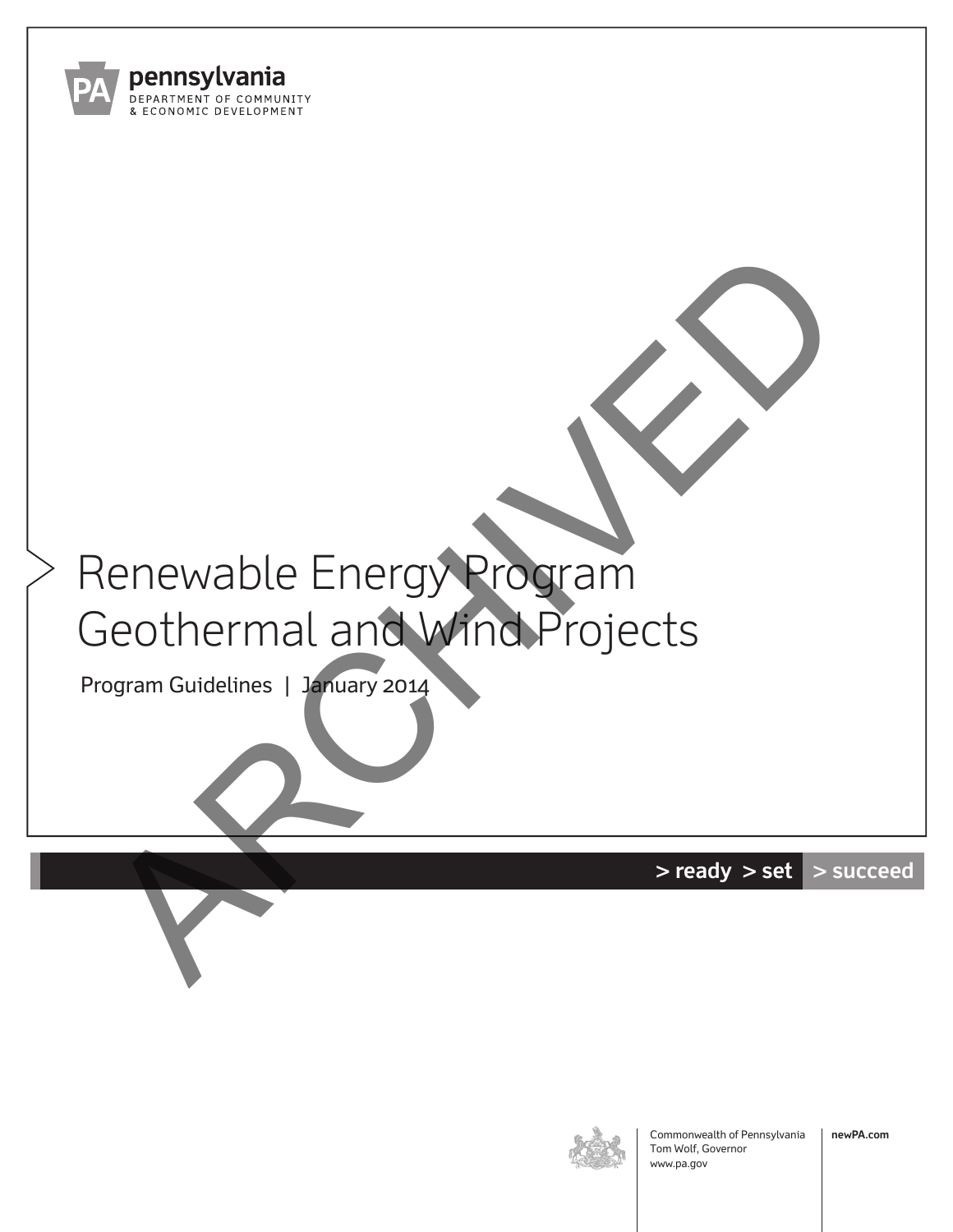# **Table of Contents**

| Section I          |                                                                                         |  |  |  |  |
|--------------------|-----------------------------------------------------------------------------------------|--|--|--|--|
| <b>Section II</b>  |                                                                                         |  |  |  |  |
| $A_{1}$            |                                                                                         |  |  |  |  |
| <b>B.</b>          |                                                                                         |  |  |  |  |
| C.                 |                                                                                         |  |  |  |  |
| <b>Section III</b> |                                                                                         |  |  |  |  |
| $A_{1}$            |                                                                                         |  |  |  |  |
| Β.                 |                                                                                         |  |  |  |  |
| $C$ .              |                                                                                         |  |  |  |  |
|                    |                                                                                         |  |  |  |  |
| Α.                 |                                                                                         |  |  |  |  |
| <b>B.</b>          |                                                                                         |  |  |  |  |
| $C$ .              |                                                                                         |  |  |  |  |
| <b>Section V</b>   | Application Process                                                                     |  |  |  |  |
| Α.                 |                                                                                         |  |  |  |  |
| <b>B.</b>          |                                                                                         |  |  |  |  |
| C.                 | Procedures for Accessing Funds <b>Alexander Manual Accession Strutt Accessing Funds</b> |  |  |  |  |
| <b>Section VI</b>  |                                                                                         |  |  |  |  |
| <b>Appendix I</b>  |                                                                                         |  |  |  |  |
|                    |                                                                                         |  |  |  |  |

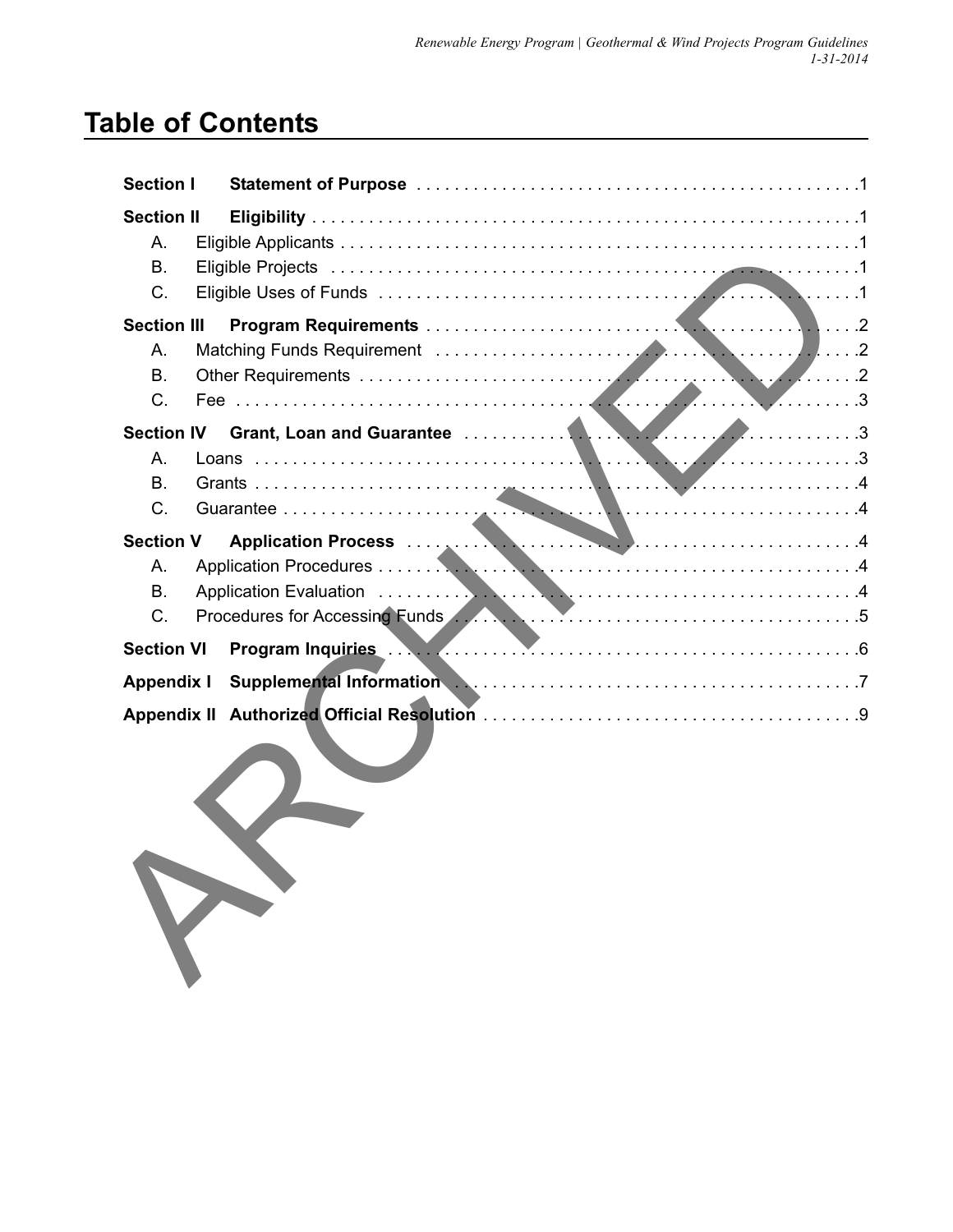# **Section I – Statement of Purpose**

The Renewable Energy Program (the Program) provides financial assistance in the form of grant and loan funds that will be used by eligible applicants to promote the use of alternative energy in the commonwealth. The Program is administered jointly by the Department of Community and Economic Development (DCED) and the Department of Environmental Protection (DEP) under the direction of the Commonwealth Financing Authority (CFA).

# **Section II – Eligibility**

## **A. Eligible Applicants**

The following applicants are eligible for grants/loans:

- 1. **A Business –** a corporation, partnership, sole proprietorship, limited liability company, business trust or other commercial entity approved by the Commonwealth Financing Authority. The term shall include not-for-profit entities. **Etigible Applicants**<br> **ARCHIVED Applicants**<br>
The following applicants are eligible for granus/loans:<br>
1. A Musines - a conporation, partnership, sole proprietership, then<br>
other commercial entity opproved by the Commonwe
	- 2. **An Economic Development Organization –** A non-profit corporation or association whose purpose is the enhancement of economic conditions in their community.
	- 3. **Political Subdivision –** Includes municipalities, counties, and school districts.
	- 4. **An Individual** Any person who seeks to install a geothermal heating and cooling system in a dwelling they currently occupy as their primary residence.

## **B. Eligible Projects**

- 1. Geothermal Technologies, including closed loop geothermal heat pump systems that use the ground, ground water and underground mine water as an energy source.
- 2. Wind Energy, including facilities to produce or distribute wind generated energy as well as manufacturing facilities for wind turbines and other energy components.

## **C. Eligible Uses of Funds**

Funds may be used by the applicant to pay for any of the following project costs:

- 1. Acquisition of land and buildings, rights-of-way, and easements necessary to construct an eligible project.
- 2. The clearing and preparation of the land necessary to construct an eligible project.
- 3. Construction or renovation of a building that will be used to manufacture components of wind or geothermal energy systems.
- 4. The purchase and installation of equipment used for the manufacturing of geothermal or wind energy systems.
- 5. The purchase, installation, and construction of energy facilities that generate or distribute geothermal or wind energy.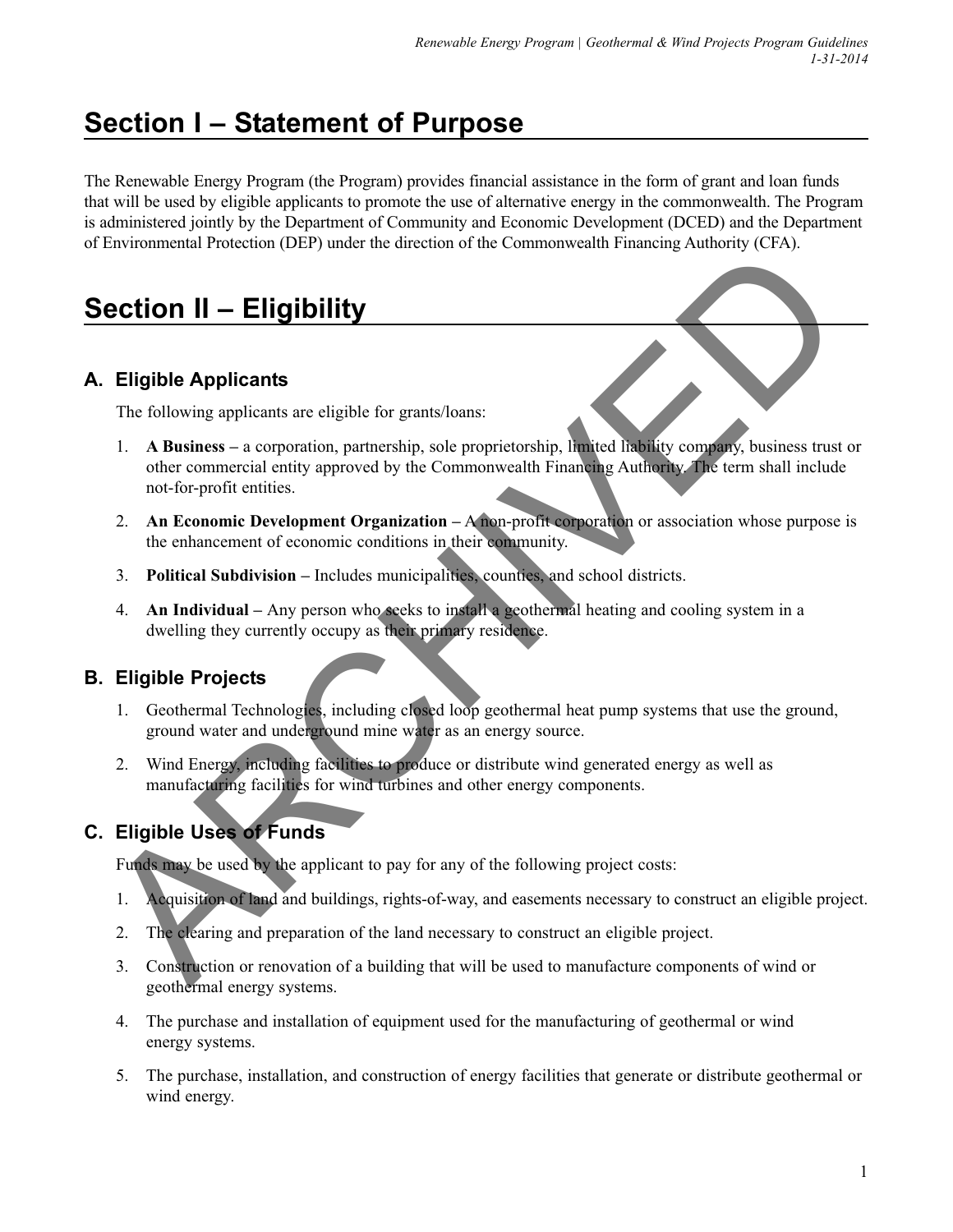- 6. Preparation of plans, specifications, studies, and surveys, necessary or incidental to determining the feasibility or practicability.
- 7. Permit fees.
- 8. Administrative costs of the applicant to administer a Program grant. Administrative costs include advertising, legal and audit costs, as well as documented staff expenses. Administrative costs shall not exceed 2% of the Program grant or loan.

Ineligible costs include but are not limited to fees for securing other financing, interest on borrowed funds, refinancing of existing debt, lobbying, fines, reparations, and costs incurred prior to the approval of CFA financing.

# **Section III – Program Requirements**

## **A. Matching Funds Requirement**

Matching funds means any new public or private investment which complements the proposed project made by an eligible applicant. Eligible applicants must provide evidence of a commitment of matching funds at the project site. The amount of the matching investment required must be at least \$1 for every \$1 of Program funds awarded by the CFA. exceed 2% of the irregian grant of ional<br>
Indigible costs including the function of the menti limited to five scenarios, and costs incurred prior to the approval of<br>
Leftimating for existing debt, lobbying, fines, reparat

#### **B. Other Requirements**

#### 1. **Conflict of Interest Provision**

An officer, director or employee of an applicant who is a party to or who has a private interest in a project shall disclose the nature and extent of the interest to the governing body of the applicant, and may not vote on action of the applicant concerning the project, nor participate in the deliberations of the applicant concerning the project.

#### 2. **Nondiscrimination**

No assistance is awarded to an applicant under this program unless the applicant certifies to the Authority that they shall not discriminate against any employee or against any person seeking employment because of race, color, handicap, national origin, age, or sex. All contracts for work to be paid with program assistance must contain the commonwealth's official nondiscrimination clause.

#### 3. **Project Records**

The applicant must maintain full and accurate records with respect to the project and must ensure adequate control over related parties in the project. The Authority requires access to such records, as well as the ability to inspect all work, invoices, materials, and other relevant records at reasonable times and places. Upon request of the Authority, the applicant must furnish all data, reports, contracts, documents, and other information relevant to the project.

#### 4. **Pennsylvania Prevailing Wage Act**

All or a portion of the construction work associated with the project may be subject to the Pennsylvania Prevailing Wage Act, as determined by the Pennsylvania Department of Labor & Industry. It is the responsibility of the funding recipient to ensure that the Pennsylvania Prevailing Wage Act is followed if applicable.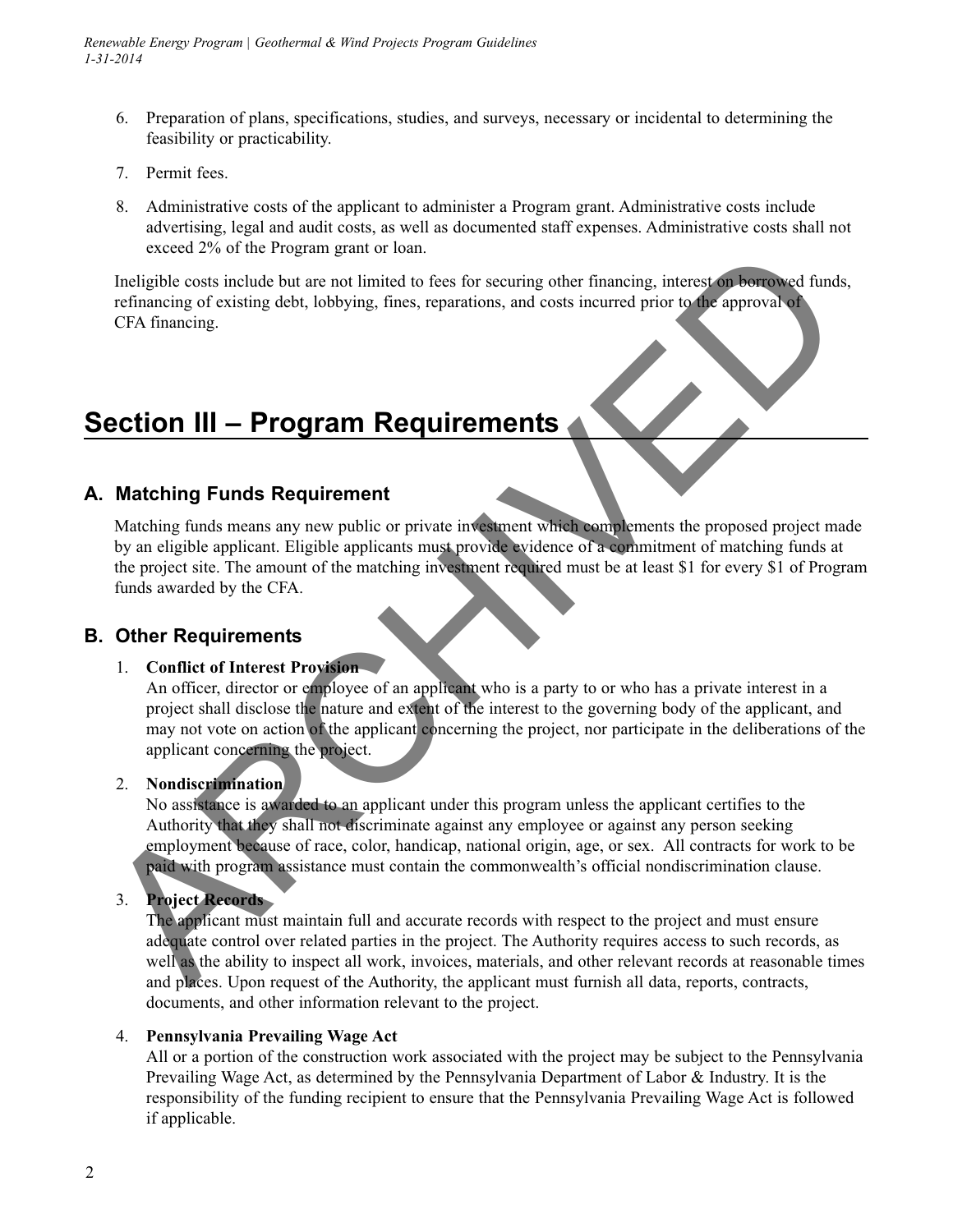#### 5. **Proof of Notification**

The applicant must provide proof that the county and host municipality or municipalities have been notified about the intended project.

#### 6. **Project Audit**

For projects receiving grant funds of \$100,000 or more, an audit from a Certified Public Accountant (CPA) licensed in Pennsylvania listing all project costs must be submitted to DCED within 90 days after expiration of the grant. A statement shall be made certifying that commonwealth funds were disbursed in accordance with the terms of the grant agreement.

#### 7. **Guideline Provisions**

The Renewable Energy Program guidelines may be modified or waived by the CFA unless otherwise required by law.

#### **C. Fees**

The Commonwealth Financing Authority Charges a \$100 non-refundable application fee for Renewable Energy Program applications. Application fee is due at the time of submission. There is a commitment fee of 1% of all approved loan amounts capped at \$10,000. experiation of the grant A statement shall be made certifying that commonwealth funds were disburse<br>
in accordance with the terms of the grant agreement.<br>
7. **Guideline Provisions**<br>
The Renewable Energy Program guidelines

# **Section IV – Grant, Loan and Guarantees**

#### **A. Loans**

#### 1. **Loan Amount**

- a. The maximum amount of any loan for a component manufacturer of renewable energy generation equipment shall not exceed \$40,000 for every new job projected to be created by the business within three years after approval of the loan.
- b. The maximum loan amount for a geothermal system will not exceed \$3 per square foot of the space to be served by the system or \$5 million, whichever is less. However, the maximum loan amount to an individual for a residential system may not exceed 50% of the eligible project cost.

The maximum loan amount for a wind energy generation or distribution project shall not exceed \$5 million.

- 2. **Repayment Term –** Loans will be repaid over a period not to exceed 10 years for equipment (including a geothermal system) and 15 years for real estate.
- 3. **Interest Rate –** The interest rate for the loan will be fixed at the time of approval of the loan, and remain fixed for the duration of the repayment term. Interest rates are subject to change based on market conditions. The current interest rate for eligible projects is the 10-year Treasury plus 250 basis points. The interest rate will be updated on a quarterly basis. The rate will be set at the beginning of each quarter and based upon the average of the previous week 10-year Treasury. Contact DCED for the current interest rate.
- 4. **Security** All loans are to be secured by a lien on the asset financed. The Authority may require additional security as necessary, including but not limited to, a pledge of additional assets or securities or dedicated revenues.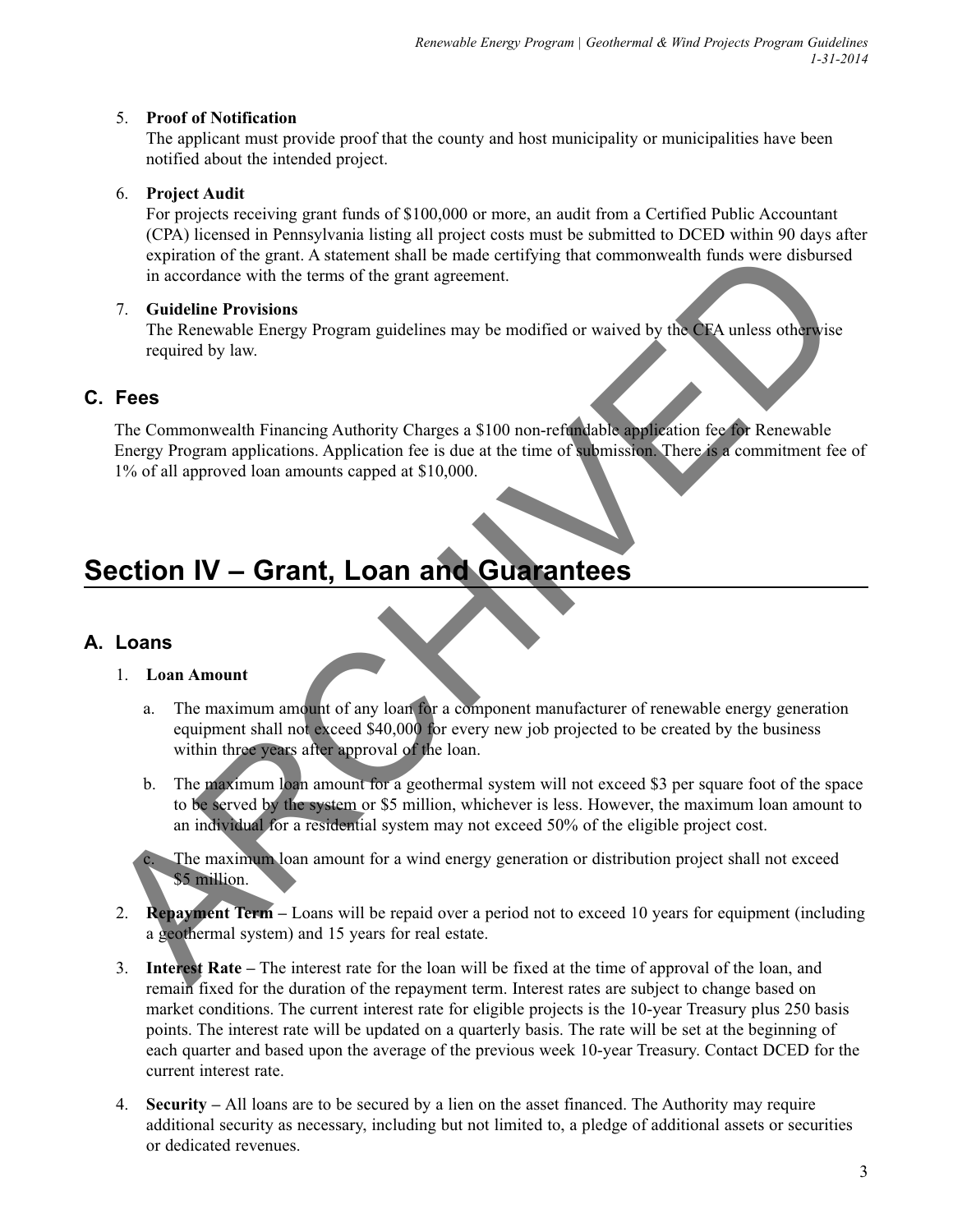*Renewable Energy Program | Geothermal & Wind Projects Program Guidelines 1-31-2014*

## **B. Grants**

- 1. The maximum amount of any grant for a component manufacturer of renewable energy generation equipment shall not exceed \$5,000 for every job projected to be created by the business within three years after approval of the grant. If the component manufacturer fails to create the projected number of jobs, the Authority may require the full amount of the grant to be repaid.
- 2. The maximum grant amount for a wind energy generation or distribution project shall not exceed \$1 million or 30% of the total project cost, whichever is less. The maximum grant/loan combination shall not exceed 50% of the total project cost. The CFA will consider grant requests over \$1 million for projects that will significantly impact the Authority's goal to leverage private investment and encourage alternative energy production and conservation in the commonwealth. 2. The maturiture particular to travel who charge generator one case of the state in the case of the state of the balt project cost. Windherer's itess. The maximum grantion construction and conserver in the control signif
	- 3. The maximum amount for any grant that will be used solely for planning or feasibility studies shall not exceed 50% of the total cost of the planning project or \$175,000, whichever is less. Grants may be used to pay for any eligible project costs as defined in Section II of these guidelines.

Due to the significant energy savings and brief pay back period associated with geothermal systems, the Authority is not approving grant requests for installation of geothermal systems.

#### **C. Guarantee**

The Authority may award grants to applicants that would serve as a guarantee for the financing in the project. The Guarantee is subject to the following conditions:

- 1. The grant will be in the form of a standby letter of credit and issued directly to the company/developer.
- 2. The grant funds may only be drawn upon in the event the company defaults on its financing and there is a deficiency in collateral for the lending institution to collect upon. The grant will pay up to 75% of the deficiency.
- 3. The term of the grant will not be more than 5 years.
- 4. The amount of the grant shall not exceed \$5 million.

# **Section V – Application Process**

## **A. Application Procedures**

To apply for funding, the applicant must submit the electronic on-line Department of Community and Economic Development Single Application for Assistance located at www.esa.dced.state.pa.us. Once submitted, please print nine (9) copies of the application, and send with the required supplemental information (please see Appendix I of these guidelines) via US Mail along with the signature page. Please reference the Web ID number on any documents sent with the signature page. Applications must be received at least 60 days prior to the next scheduled Authority meeting at which Renewable Energy Program applications will be considered. An application review schedule for the Authority meetings can be found on the www.newPA.com website.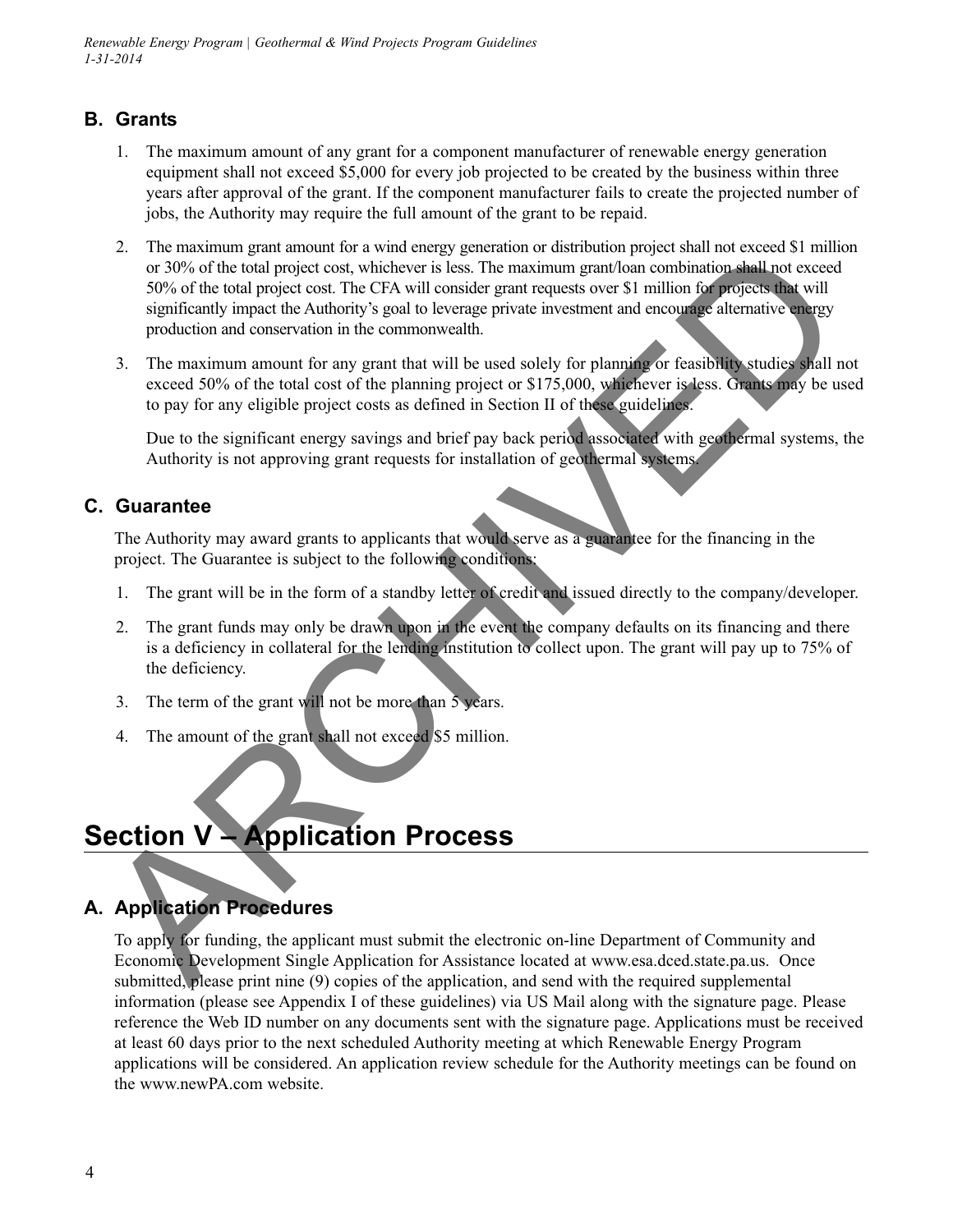## **B. Application Evaluation**

All applications for financial assistance will be reviewed by the Department of Community and Economic Development and the Department of Environmental Protection under the direction of the CFA to determine eligibility and competitiveness of the proposed project. Projects will be evaluated using the appropriate criteria from the following comprehensive list of evaluation criteria for the various types of eligible projects:

- 1. The level of non-CFA matching investment in the project. Increased consideration will be given to those projects that have a greater than 1 to 1 matching ratio.
- 2. The technical and financial feasibility of the project.
- 3. Energy savings generated or peak load reduced by the project.
- 4. The amount of alternative energy produced by the project.
- 5. Increased consideration will be given to the number and quality of the jobs to be created or preserved by the project.
- 6. The financial need of the project.
- 7. Project readiness.
- 8. The level to which the project exhibits principals of sound land and water use.
- 9. Environmental benefits arising from the project including the creation of allowances that can be used to facilitate additional economic development in the region.
- 10. The nation and state of orgin of equipment/components used in the project.

## **C. Procedures for Accessing Funds**

- 1. Upon approval of an application by the Authority, a commitment letter will be issued to the applicant explaining the terms and conditions of the loan or grant. The commitment letter must be signed and returned to the Authority within 45 days of the date of the commitment letter or the offer may be withdrawn by the Authority.
- 2. Following the acceptance of an offer by the applicant, a loan closing will be scheduled and, if applicable, a grant agreement will be sent to the applicant for execution. In the case of a grant and loan combination involving an unrelated private developer, the Authority will contract directly with the applicant for the grant funds and will enter into separate loan documents between the Authority and the private developer. The applicant shall obtain the services of a professional engineer or architect licensed in Pennsylvania who will certify to the Authority during construction that the expenses were incurred and were in accordance with the plans approved by the Authority. The Authority will release funds to the applicant at not less than 30-day intervals, with a maximum of twelve disbursements over the life of the project. projects that have a greater than 1 to 1 matching ratio.<br>
2. The technical and financial feasibility of the project.<br>
3. Energy savings generated or peak load reduced by the project.<br>
4. The amount of alternative energy pr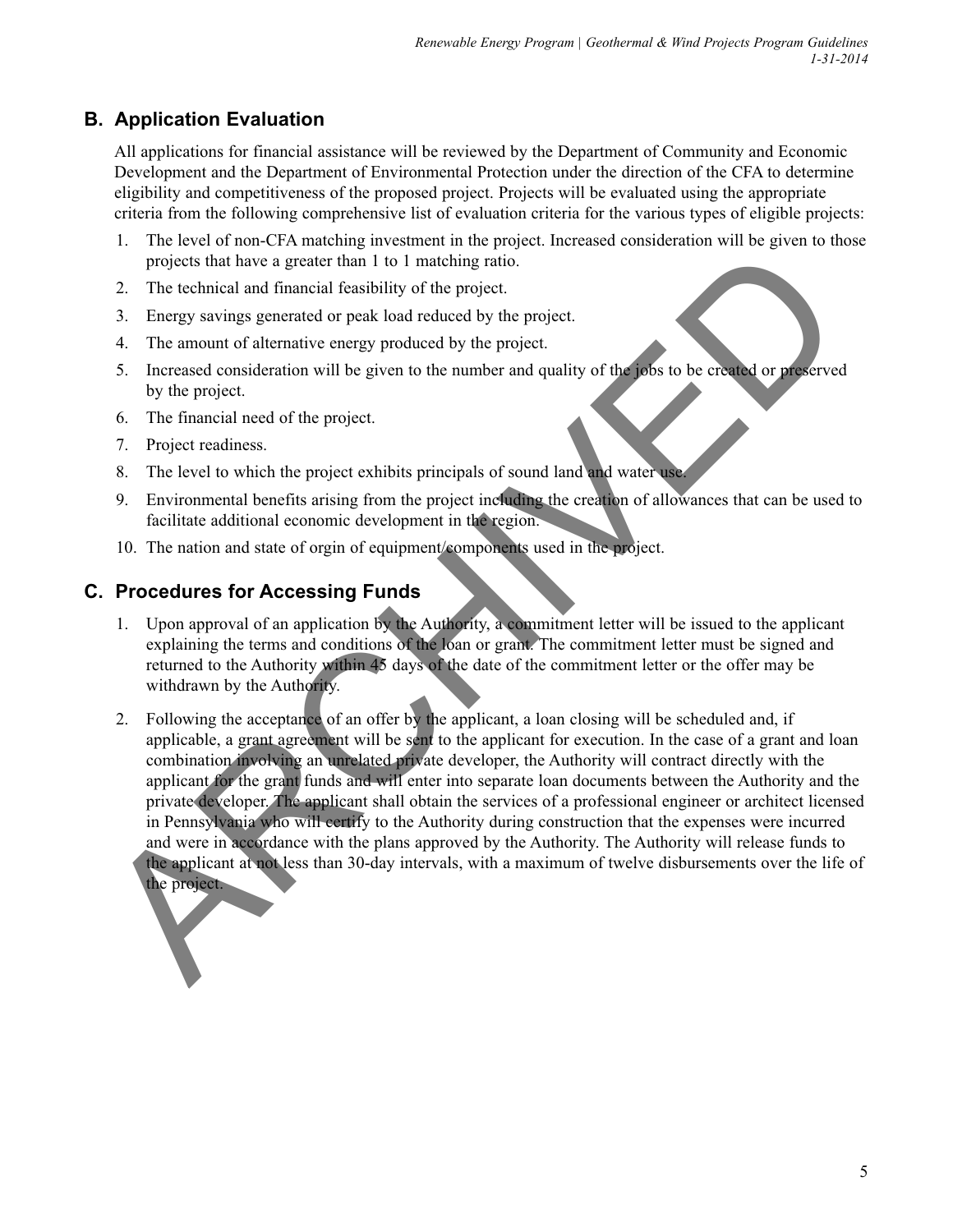*Renewable Energy Program | Geothermal & Wind Projects Program Guidelines 1-31-2014*

# **Section VI – Program Inquiries**

Program inquiries should be directed to:

PA Department of Community and Economic Development Center for Business Financing – Site Development Division Renewable Energy Program Commonwealth Keystone Building 400 North Street, 4th Floor Harrisburg, PA 17120-0225 Telephone: (717) 787-6245 Fax (717) 772-3581 E-mail: ra-dcedsitedvpt@pa.gov Remevel Frogy Program<br>Commonwealth Keystone Building<br>400 North Street, 4th F100 02<br>Harskong, PA 17120-0225<br>Telephone: (7017) 772-3181<br>E-mail: ra-electdisted prigina gov<br>These guidelines can also be accessed online at www.n

These guidelines can also be accessed online at www.newPA.com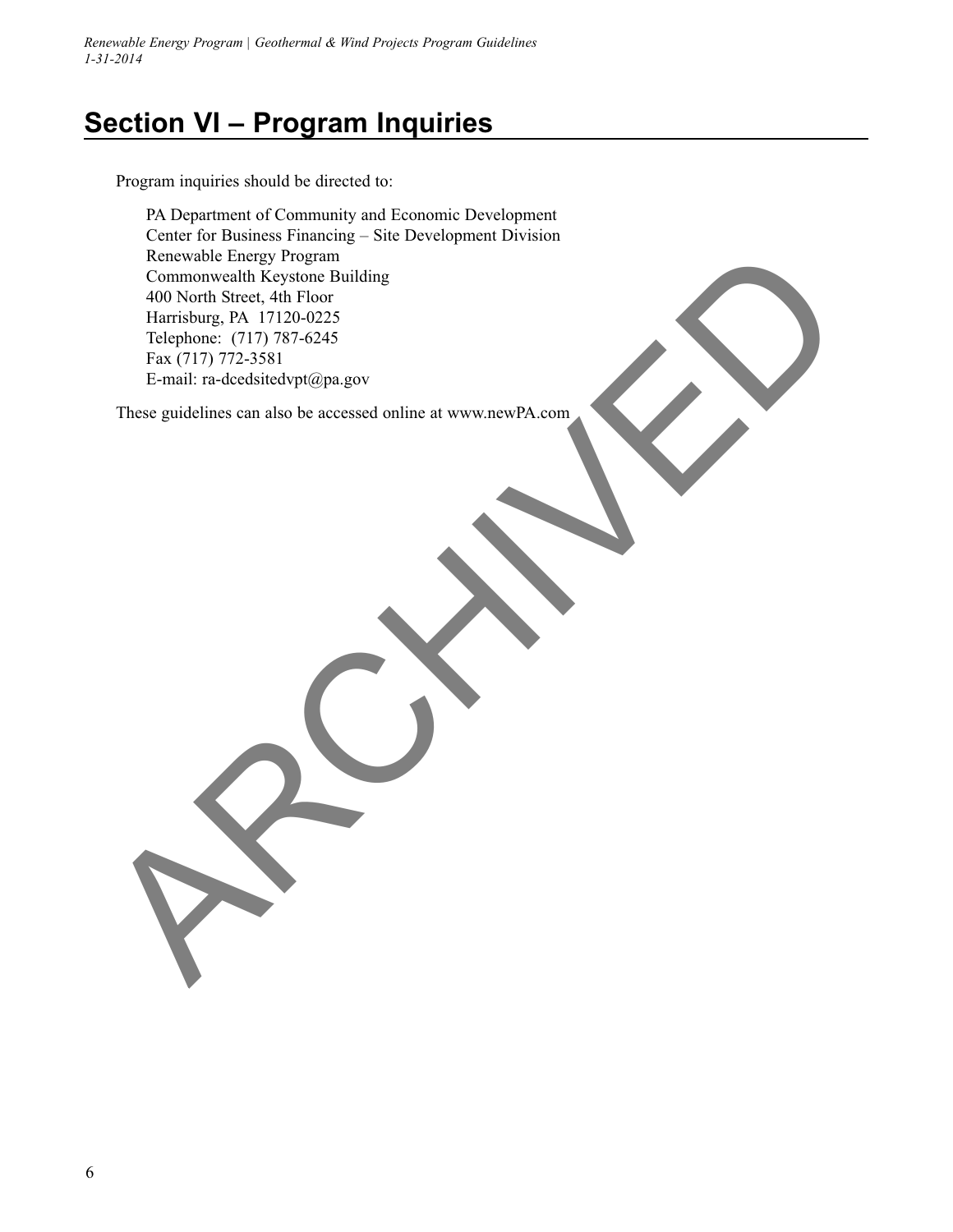# **Appendix I – Supplemental Information**

## **Renewable Energy Program**

In addition to completing the Department of Community and Economic Development Single Application for Assistance, please include the following items when applying for a loan/grant under the Renewable Energy Program:

- **Exhibit 1:** Provide a description of the project and project user which discusses all of the following: (a) a brief executive summary describing the project; (b) the specific location of the site and project characteristics such as the total acreage and/or square footage of the project; (c) any characteristics of the area in which the site is located that demonstrate a need for economic development; (d) the historical and proposed use of the site; (e) the specific costs and improvements to be paid for with program funds; (f) the experience of the project user, including a discussion of previous projects completed; (g) the estimated start and end dates of construction; (h) the number of net new full-time jobs to be created and/or preserved by the project; (i) a description of how the project will reduce the Commonwealth's reliance on conventional energy resources; (j) the estimated energy benefits and the method used to reach the estimate including MWh generated, MWh saved, or peak MW saved; (k) the estimated environmental benefits of the project such as tons of air emissions avoided (sulfur dioxide, ozone precursors, mercury, and CO2 or other greenhouse gases), water consumption avoided, avoided waste products, and the method used to reach the estimate; (l) impacts on the availability and price of energy resources including the reduction of grid congestion; and (m) if the project will generate electricity, whether there are interconnection, net metering and/or power purchase agreements in place. Framework presentation of the project and project user which discusses silks the following<br>
Engine Trogenti:<br>
Exhibit 1: Provide a description of the project and project user which discusses silks the following<br>
(a) a bri
	- **Exhibit 2:** Funding commitment letters from all other project funding sources if applicable (including equity commitments). Letters should include the term, rate, and collateral conditions, and must be signed and dated.
	- **Exhibit 3:** A statement of the amount and type of assistance requested. If requesting a loan, a description of the proposed repayment terms.
	- **Exhibit 4:** Attach audited financial statements of the business, parent company, and any other proposed guarantors, if any, for the last three years of operation. Financial statements should include balance sheets, income statements, cash flow statements, and notes to financials. Start-up companies must provide three years projected financial statements. For public sector or nonprofit applicants, provide the most recent audited financial statements of the applicant. Financial statements should include balance sheets, income statements, and notes to financials. For individuals, provide the most recent two years of federal tax returns.
	- **Exhibit 5:** For loans, identify the collateral that will be offered to the CFA as security for the loan. If the proposed collateral is real estate, provide two completed as-is appraisals or one appraisal prepared by either a Member of American Institute of Real Estate Appraisers (MAI) or a PA State Certified Appraiser. The appraisals must be no more than six months old. If a personal guarantee is being offered as security, attach personal financial statements for the proposed guarantor and their spouse. The personal financial statements should not be more than six months old and must be signed.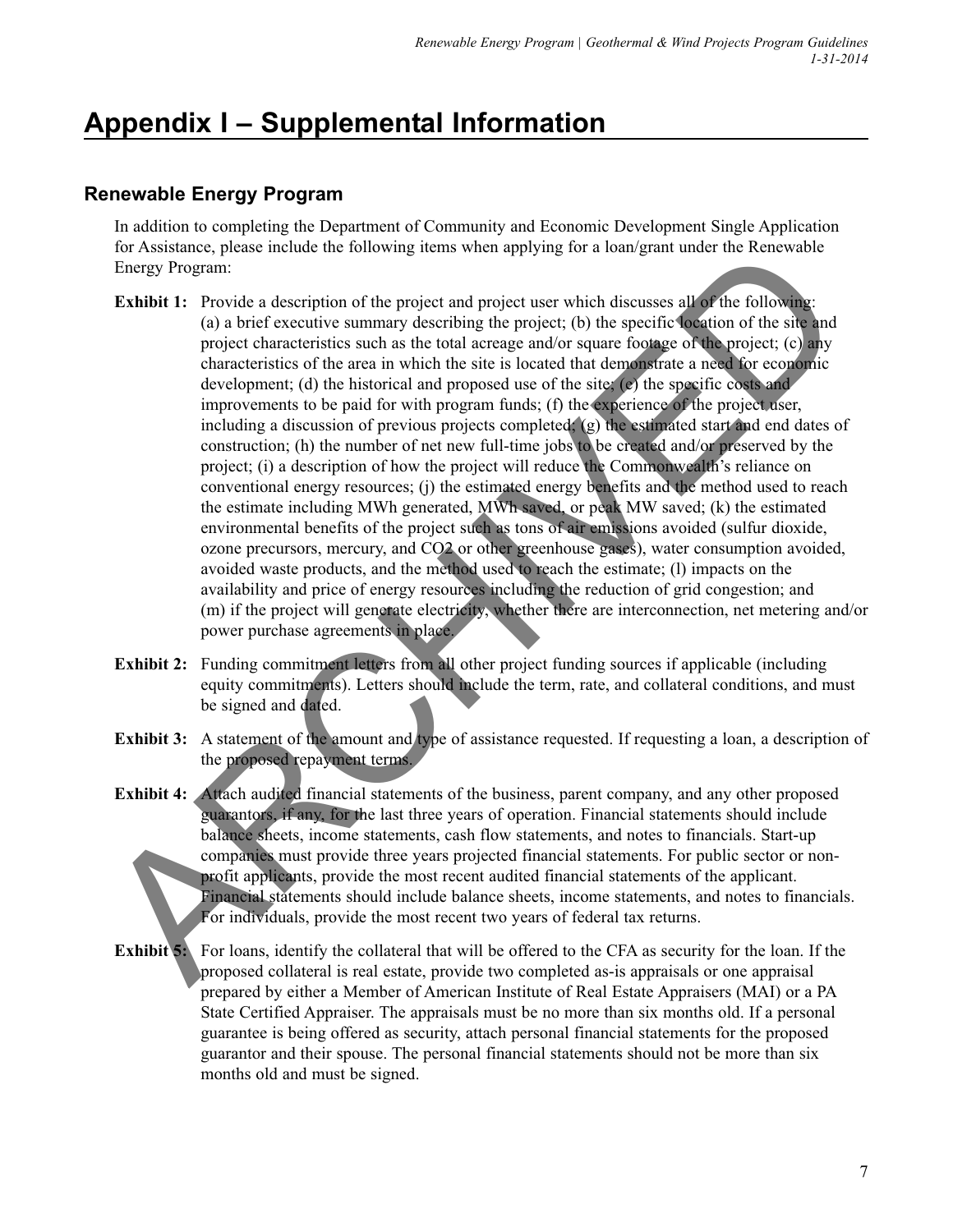- **Exhibit 6:** A color-coded map or plot plan detailing the location of the project, overlaid with the corresponding zoning of the project area.
- **Exhibit 7:** A statement as to the estimated cost of the project. The estimate must be prepared by an engineer, architect, or other qualified professional and should be accompanied where appropriate by copies of the signed bids/quotations, contractor estimates, or sales agreements that verify project cost estimates.
- **Exhibit 8:** A projected cash flow analysis, which includes all expenses and revenues covering the period of time from project commencement through full repayment of the loan.
- **Exhibit 9:** A letter from the appropriate planning agency certifying that the proposed project is in compliance with the comprehensive land use plans and zoning and subdivision codes.
- **Exhibit 10:** For public sector applicants, provide a resolution duly adopted by the applicant's governing board formally requesting the grant/loan, designating an official to execute all documents, describing briefly the project scope, and identifying the grant amount requested per year. **(See Appendix II for a Sample Resolution).**

Send 9 copies of completed application with all supplemental information and attachments to:

PA Department of Community and Economic Development Center for Business Financing - Site Development Division Renewable Energy Program Commonwealth Keystone Building 400 North Street, 4th Floor Harrisburg, PA 17120-0225

If you have any questions on completing the application, please call the Center for Business Financing at (717) 787-6245.

Exhibit 9: A projected cash flow analysis, which includes all expenses and revenues covering the period<br>time from project commencement lineuals foll repayment of the loan.<br>Exhibit 9: A letter from the appropriate planning